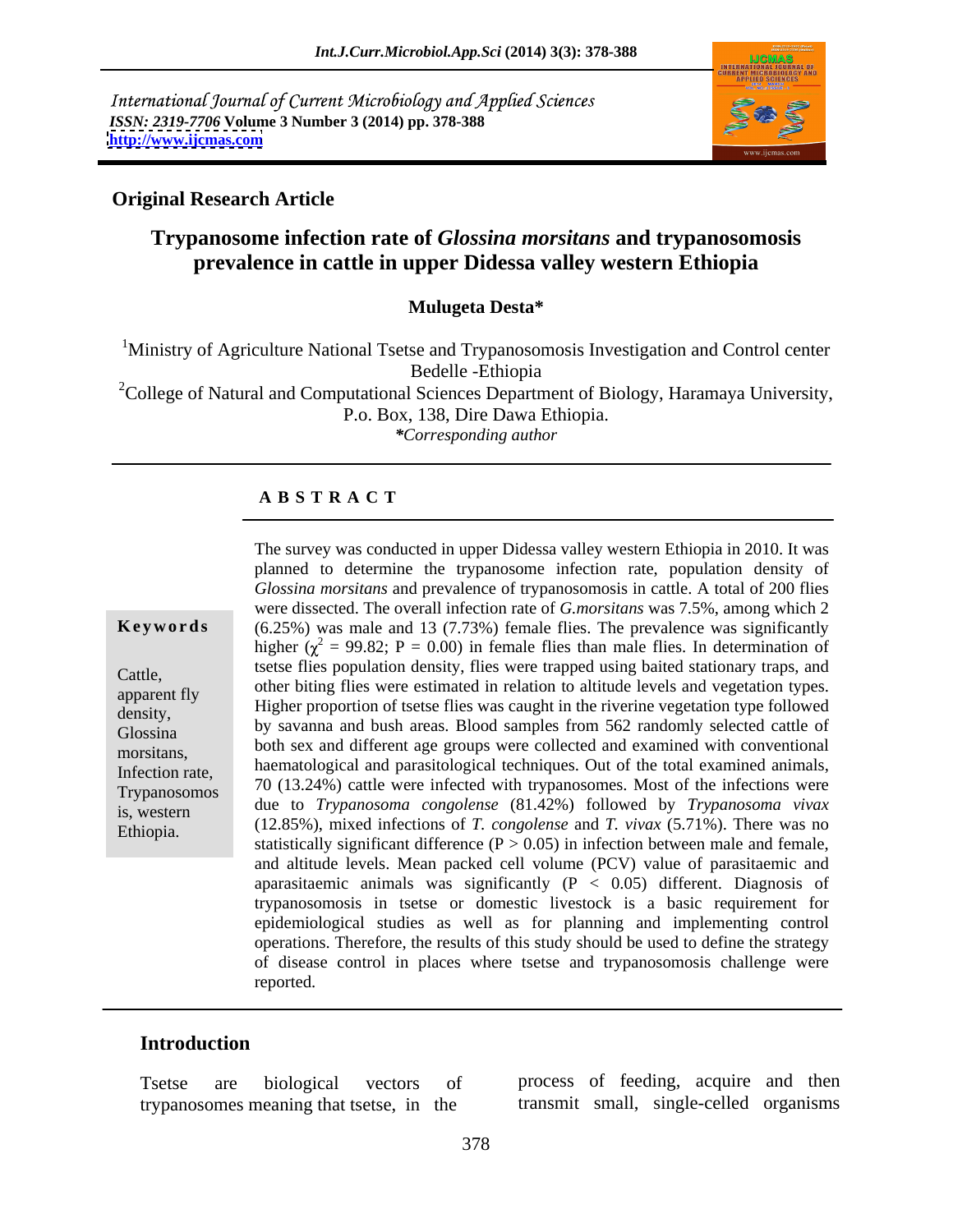vertebrate hosts to uninfected animals. from a defined host (Leak et al., 1988). Some tsetse transmitted trypanosome The occurrence and impact of infectious disease. Trypanosomes are the on tsetse challenge, host distribution, parasite that causes trypanosomosis of livestock breeds, farming practices and Animal Diseases (ILRAD), 1988; Connor, 1994). The most important species

trypanosomes in two ways, *mechanical* and *biological* transmission. Mechanical incubation of the trypanosomes within the economically important animal through several generations inside the *brucei brucei*, *Trypanosoma evansi* tsetse host during the period of incubation, (Langridge, 1976) and Trypanosoma which requires extreme adaptation of the *equiperdum* (Dagnachew and Shafo, trypanosomes to their tsetse host. The entire process takes at least two or three weeks and the metacyclic trypanosomes In Ethiopia, few studies were conducted are inoculated into the new host when the regarding trypanosome infection rate in tsetse fly feed (Urquhart et al., 1995). In *T.*  tsetse fly while no studies were performed *vivax*, a similar process of cyclic in the current study area. Therefore the development takes place except that it occurs entirely within the proboscis. determine the trypanosomes infection rate Tsetse challenge is determined by the of *Glossina morsitans* and prevalence of product of relative tsetse density, trypanosome in cattle in upper Didessa trypanosome prevalence in tsetse and the

called trypanosomes from infected proportion of meals obtained by the tsetse species cause trypanosomosis, an trypanosomosis on the other hand depends humans and domestic animals control practices (Rogers et al., 1996). (International Laboratory for Research on Therefore, it is prudent to study the responsible for the disease complex trypanosomosis to domestic livestock and commonly known as Nagana in livestock consequently a useful parameter for are *Trypanosoma brucei, Trypanosoma* prioritizing the strategy in the disease *congolense* and *Trypanosoma vivax.* control techniques. Tsetse flies in Ethiopia In humans, tsetse transmitted 33° and 38° E and latitude 5° and 12°N. trypanosomosis is called sleeping sickness. Tsetse infested areas lie in the low lands<br>These trypanosomes are highly evolved and also in the river valleys of Baro, and have developed a life cycle that Akobo, Didessa, Abay (Blue Nile), Ghibe requires periods in both the vertebrate and and Omo (Langridge, 1976). Five species tsetse hosts. Tsetse transmits oftsetse flies are believed to be found in transmission involves the direct *Glossina fuscipes fuscipes, Glossina* transmission of the same individual *tachinoides* and *Glossina longipennis* trypanosomes taken from an infected host (Langridge, 1976; MOA, 1996; Ministry into an uninfected host. Biological of Agriculture and Rural Development transmission requires a period of (MOARD), 2004). There are five tsetse host. The term *biological* is used trypanosome species in Ethiopia. These because trypanosomes must reproduce are *T. congolense, T. vivax, Trypanosoma* from a defined host (Leak et al., 1988).<br>The occurrence and impact of on tsetse challenge, host distribution,<br>livestock breeds, farming practices and infection rate in the tsetse flies to obtain a reasonable indication about the risk of are confined to the southern, western and southwestern regions between longitude Tsetse infested areas lie in the low lands and also in the river valleys of Baro, Ethiopia. These are *Glossina marsitans submorsitans, Glossina pallidipes,* (MOARD), 2004). There are five economically important animal *brucei brucei, Trypanosoma evansi* (Langridge, 1976) and *Trypanosoma equiperdum* (Dagnachew and Shafo, 1981).

> objective of the present study is to valley western Ethiopia.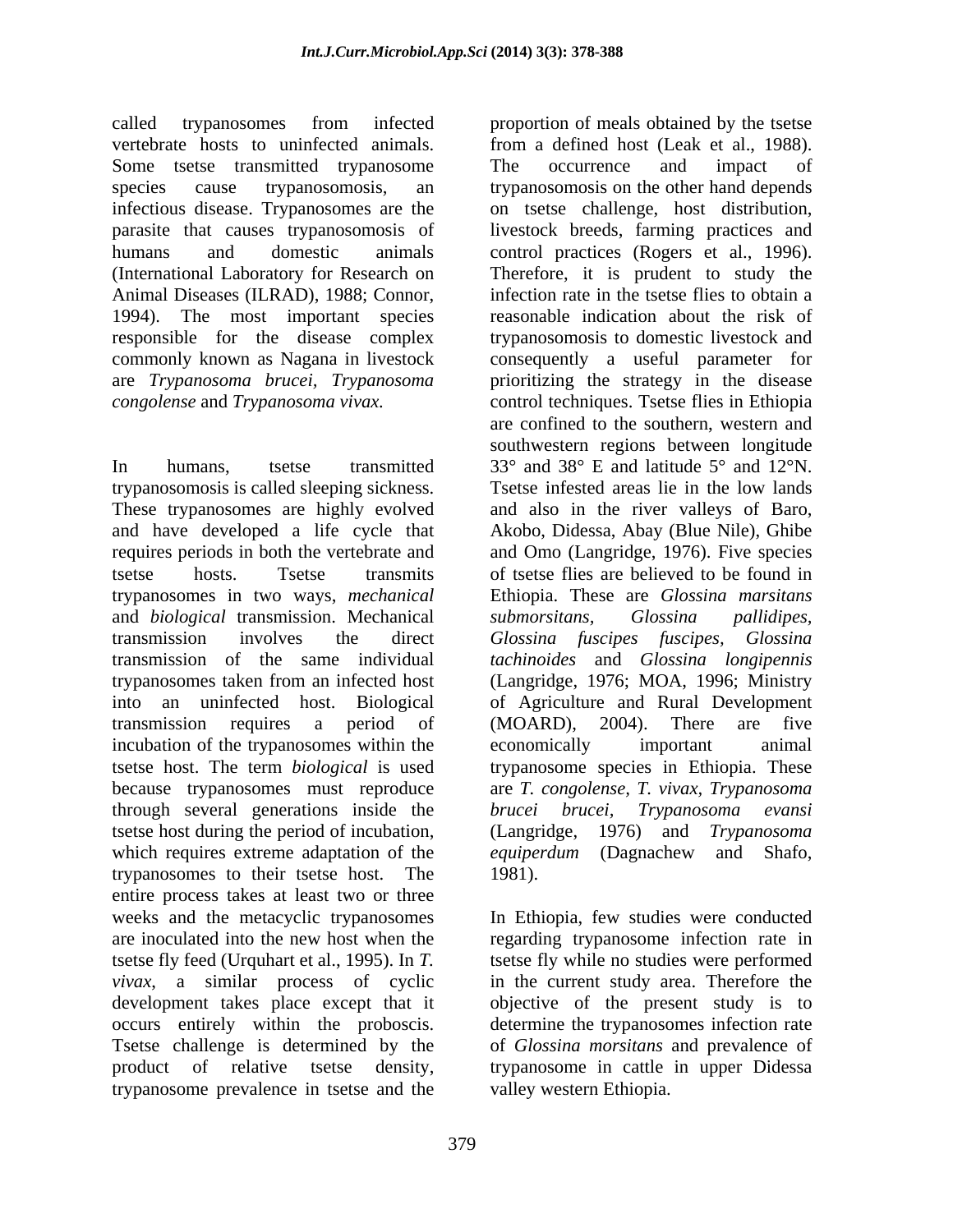The study was carried out in upper Didessa valley western Ethiopia, from October to November. The study area was located between  $7^{\circ}$  47` N,  $37^{\circ}$  58`E, longitude, along the escarpment of Didessa river Dabo districts. The climate condition of the area is divided into: short rainy season (between Late March to May), long summer rainy season (from late December to April). The annual mean 13.0 to 15.5 and 26.1 to 28.4°C, with an acetone and three weeks old cow urine mm. The dominant floras were wood grass, acacia, *Ficas sycomorus* and other bushes. Major faunas in the study area were bush pig, antelopes, warthog, and

A cross-sectional study was conducted to determine the trypanosome infection rate and population density of *Glossina*  trypanosomosis in cattle, in upper Didessa

## *Sample size and sampling method*

The simple random sampling technique was used for the study of trypanosomes<br>infection rates in G morsitans and Tsetse flies were trapped using infection rates in *G. morsitans*, and Tsetse flies were trapped<br>stratified sampling method in cattle based monopyramidal traps which stratified sampling method in cattle based monopyramidal traps which were on the herd common characteristics of the deployed along riverside and cattle roots.<br>
nopulation using simple random sampling The flies were collected from the trap and method and sample sizes were allocated using proportional allocation under which the sizes of samples from different strata determined based on the expected end of the abdomen. The male fly has a

**Materials and Methods** prevalence rate of 50% and absolute **Study area**  level of 95%. As a result, a total of 384 desired precision of 5% at confidence animals were needed to be sampled (Thrusfield, 1995). However, in case of stratified sampling, the subjects are not independent and hence larger sample size has been required (Martin, 1978).

### **Tsetse flies survey**

June to November) and dry season (from deployed in the study area for tsetse fly minimum and maximum temperature is uniformly with octenol (1-oct-3-nel), annual rainfall ranging from 735 to 1200 others. deployment for a period of 48 hr before **Study design Study design Study design Study design Study design Study design Study design Study design** morsitans and prevalence of was sorted by fly species and then valley western Ethiopia. apparent density of the tsetse fly was A total of 82 monoconical (Challier and Laveissiere, 1973) standard traps were deployed in the study area for tsetse fly trapping. All the traps were baited uniformly with octenol (1-oct-3-nel), acetone and three weeks old cow urine (Brightwell et al,). All odours were placed on the ground about 30 cm upwind of the trap. The poles of traps were greased to prevent fly predators, mainly ants. Traps were allowed to stay at the site of collection. Trap deployment sites were type/habitat that could be related to fly multiplication, behavior, feeding, and other related aspects. After 48 h of deployment, the catchments of each trap counted, identified and analyzed. The calculated as the number of tsetse catch/trap/day (Leak et al., 1987).

## **Sex determination**

population using simple random sampling The flies were collected from the trap and were kept. The sample size was male or female by examining the posterior Tsetse flies were trapped using monopyramidal traps which were deployed along riverside and cattle roots. The flies were collected from the trap and before dissecting them the number of each sex and species of tsetse flies were recorded. Tsetse flies were identified as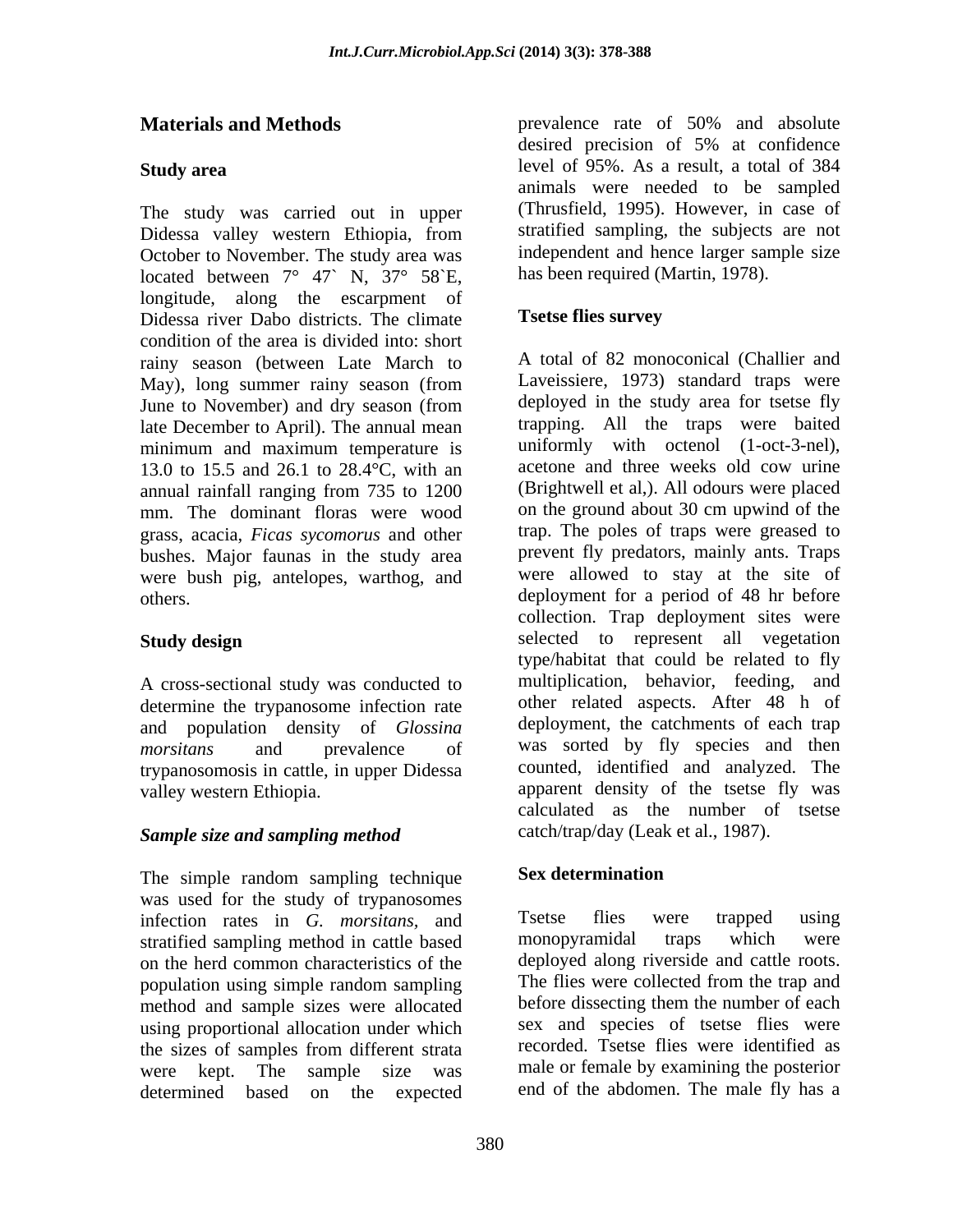lump on the ventral side of the abdomen Then, freshly killed tsetse flies were

In male tsetse, the age estimation was found in the midgut, salivary glands and done according to the degree of wear or mouth parts were regarded as fraying observed on the hind margin of the *Trypanozoon;* "T. *brucei*-type", those wing. According to the degree of wear, located in the mouth parts and midguts flies were assigned to one or other of the were Nanomonas; "T. congolense-type", six categories as described by Jackson (1946) and Challier (1965). After giving the wing fray category, the age was *vivax*-type infection", immature infections, estimated using directions for estimating when only the midgut was found infected. the mean age of a sample of tsetse flies, as mean wing fray was calculated as the sum of each category total divided by the sum finding the given value on the table as Mumber of tsetse flies infected  $\frac{N_{\text{un}}}{N_{\text{un}}+N_{\text{un}}+N_{\text{un}}+N_{\text{un}}+N_{\text{un}}+N_{\text{un}}+N_{\text{un}}+N_{\text{un}}+N_{\text{un}}+N_{\text{un}}+N_{\text{un}}+N_{\text{un}}+N_{\text{un}}+N_{\text{un}}+N_{\text{un}}+N_{\text{un}}+N_{\text{un}}+N_{$ given in the FAO Training manual for **Total Number of tsetse flies dissected over a given period** tsetse control personnel (FAO, 2000). Female flies were age graded according to the contents of the uterus and the relative development of the four ovarioles. Ageing of the female tsetse flies using ovarian age determination was done by carrying out The study animals used were all age and tsetse dissection and observing the sex group of *Bovine* species of local zebu contents of the uterus and the relative size breed of cattle. All of them were kept of the follicles in each of the two ovarioles under extensive management system and in each of the two ovules that together with other livestock species. A constitute each ovary. The sub-division of each of the age category was done as study population by simple random described by Saunders (1962) and sampling methods technique according to followed as illustrated in the FAO Thrusfield (2005) and Martin (1978), with Training manual for tsetse control 95% confidence interval, 5% desired personnel (FAO,1979). absolute precision, and 50% expected then the ventral side of the absorber of the absorber of the matter in the simulation of the control personnel (FAO, 1970). The simulation of the simulation is the control of the simulation of the simulation of the simula

### **Dissection of tsetse flies and Infection rate determination**  *Parasitological examinations*

Wings and the legs were removed from the Blood samples were collected directly flies. The dissection was carried out as from the ear veins of the study animals described by the FAO Training manual for into heparinized capillary tubes. The blood

(hypophgeum) at the posterior end but not dissected under a dissecting microscope by in the female flies (Food and Agriculture using 0.9% normal saline. Trypanosome Organization (FAO), 2000). infections in the tsetse flies were identified Age determination **Age determination Example 1** and the magnification of  $\times$ 400, using the methods using a compound microscope at a of Lloyd and Johnson (1924). Parasites mouth parts were regarded as were *Nanomonas;* "T. *congolense*-type",<br>while those found in the mouth parts only was put in the group of *Duttonella*; "T. The Infection rate (IR) was calculated using the following formula:



### **Trypanosomes prevalence in cattle Study animals**

breed of cattle. All of them were kept total of 560 cattle were selected from study population by simple random 95% confidence interval, 5% desired absolute precision, and 50% expected prevalence.

samples were examined by the capillary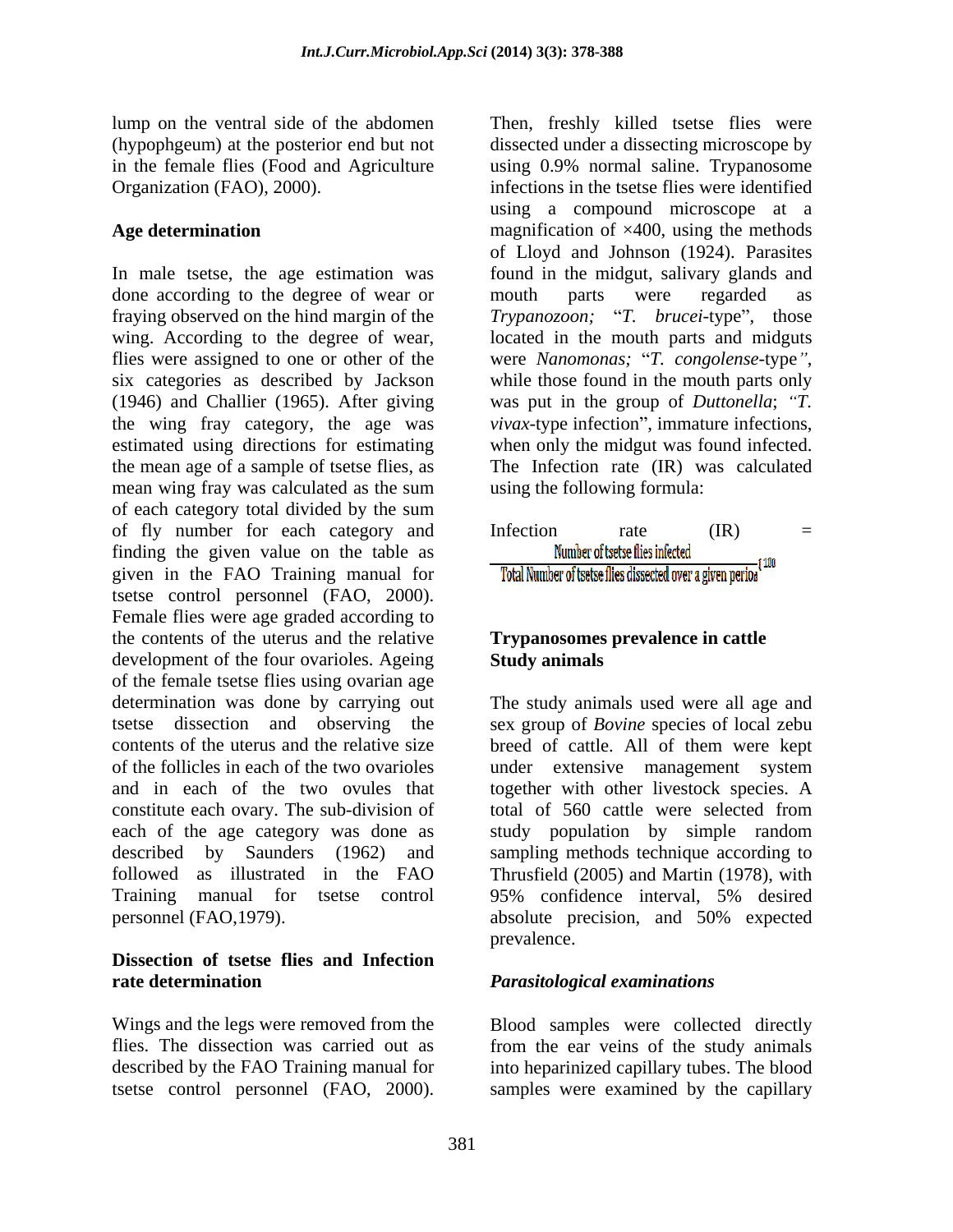determination of the PCV, the buffy coat respectively. The number of fly counted contrast microscope (Paris et al., 1982). For the purpose of species identification, a thin blood smear was prepared from the BC for those samples that were positive on **Infection rate** BC examination and stained with giemsa stain and examined under a microscope lifection rate was 7.5%. More using the oil immersion  $\times$ 100 (Paris et al.,

transferred to the statistical package for and the 26.66% (4/15) were Nanomonas; social sciences (SPSS) software programs "T. congolense-type". There was version 16.0 software of the computer analysis. The point prevalence was calculated for all data as the number of of trypanosome infection and the assumed risk factor was tested by chi-square,

From 82 traps deployed during the study<br>
From 82 traps deployed during the study<br>  $\frac{\text{sites. According to the survey result}}{\text{obtained.}T}$ <br>  $\frac{cong \text{cong, the surface of } 4.702 \text{ flies were count} \times \text{obtained}}{T}$ period, a total of 4,702 flies were caught. Of these, 370 (7.86%) belong to *Glossina morsitans*, the remaining, 1840 (39.13%), were *Stomoxys*, 314 (6.67. %) *Tabanus*  and 2178 (46.32%) were Heamatopota belonging to biting flies. The overall apparent fly density (tsetse) was 0.5

microhaematocrit centrifugation method to flies/trap/days (F/T/D). The difference in estimate the packed cell volume (PCV) as apparent fly density at PA level was 6.6 an indicator of anemia. After (BC) was examined by dark ground/phase was significantly different (*P <* 0.05) and 0.9 at cheleleki and alelitu, respectively. The number of fly counted among PAs, and between tsetse and other biting flies (Table 1).

# *Infection rate*

1982). female tsetse with an infection rate of **Data analysis**  11/15) of the trypanosome infections The data was entered into a Microsoft identified as belonging to the Duttonella excel spread sheet to create a database and group; these were classified as *T. vivax* of the computer before analysis. The SPSS significant difference in the proportion of program were applied for the statistical male and female flies  $(\chi^2 = 99.82; P =$ infected individuals divided by the number detected by microscopy with number of of individual sampled and multiplied by infected flies older than 31 days being 100. The association between prevalence significantly higher than those aged < 20 Infection rate was 7.5%. More trypanosome infections were observed in 7.73% (Table 2). Overall 73.33% (or carried by the female and male tsetse were and the 26.66% (4/15) were *Nanomonas; T. congolense*-type". There was tsetse infected with trypanosomes between 0.00) and also an age related effect in the number of trypanosome infections days  $(P < 0.05)$ .

whereas student's *t* test was used to Out of a total 562 cattle sampled, 70 examine the differences in mean PCV (12.45%) were found to be infected with value between parasitaemic and trypanosomes (Table 3). The prevalence of aparasitaemic animals. trypanosomosis at kone and cheleleki sites **Results and Discussion Example 3** difference in the prevalence of were 18.51 and 10%, respectively. There was statistically significant  $(P < 0.05)$ difference in the prevalence of trypanosome infection between the two sites. According to the survey result obtained, *T. congolense* was the predominant species and found to be a major cause of infection in the study area followed by *T. vivax* and mixed infection of *T. congolense* and *T. vivax.* When the proportional frequency of trypanosomes was considered, *T. congolense* appeared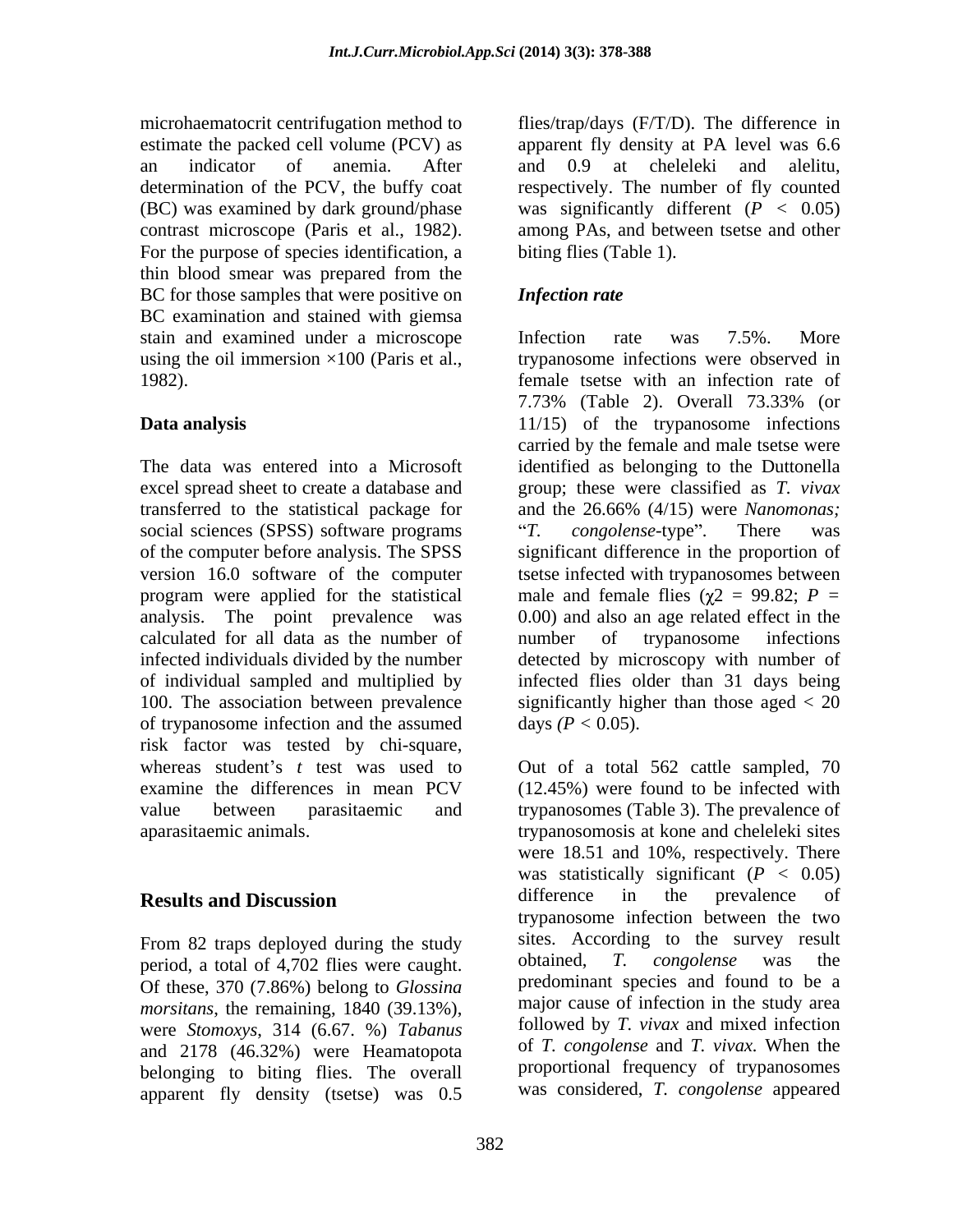57 times while *T. vivax,* mixed infection of were compared, parasitaemic animals had *T. congolense* and *T. vivax* and *T. brucei* lower mean PCV than aparasitaemic were 9, 4, times respectively. In other animals, and there is statistically words, *T. congolense* being a major cause significant difference (*P <* 0.05) between of infection exceeded the other the two variables. trypanosome species by 81.42%. The overall trypanosome prevalence in the The results on tsetse fly survey in this surveyed areas of the district comprised study revealed the presence of *Glossina* 12.45%, with a range of 7.10 to 18.51% morsitans in the savanna land of upper while the overall mean PCV-value Didessa valley and identified as the major appeared to be 25.78% in a parasitaemic and 22.96% in parasitaemic animals. Of escarpment of Dabo district, western 292 males and 270 females examined, 37 Ethiopia. As the survey concludes that (12.67%) and 33 (12.22%), respectively *G.tachnoides* was one of the tsetse species were infected with trypanosome, but there was no significant difference  $(P > 0.05)$ between two sexes (Table 4). Age was categorized into three groups from study were not under the risk of this randomly selected animals during blood species. sample collection. Out of 562 animals *Stomoxys*, haematopota, and *Tabanus* that sampled, 95 (16.9%), 165 (290.4%) and transmit the parasites mechanically were 302 (53.7) were under age group 2 to 4 also found in the study area. The overall years, 5 to 7 years and > 7 years, apparent density of tsetse and other biting respectively (Table 4). In each group, flies were 0.5 and 5.3 flies/trap/day 10(10.52%), 20 (12.12%) and 40 (13.24%) (F/T/D), respectively. There was were trypanosome positive and there was a significant difference (*P <* 0.05) in tsetse significant difference (*P <* 0.05) among flies density between surveyed peasant the age groups. Prevalence of trypanosome associations; cheleleki and alelitu sites infection in cattle was analyzed according ranging from 6.6 to 0.9. This might be to the agro ecological zone: lowland (< attributed to the altitude and vegetation 1500 masl) and midland (1500 to 1800 type and coverage of the two sites. The masl). Accordingly, the prevalence in animals sampled from lowland was 40 of tsetse may vary with sex, age and the (13.24%) and in animals from midland sampling method (Jordan, 1974). Sex ratio were 30 (11.53%). The difference between and age composition of the flies were two ecological zones was statistically not

The mean PCV (%) values during the aparasitaemic animals. Statistical analysis aparasitaemic animals. When the results

animals, and there is statistically the two variables.

significant  $(P > 0.05)$ . of female and adult flies were recorded. **Haematological findings**  might result in high population density study period were  $22.96 \pm 2.61$  in reported by Msangi (1999), Mohammedparasitaemic and 25.78 ± 4.06 in Ahemed and Dairri (1987) and Leak was made using t-tests to compare mean sample, female would comprise between PCV value of parasitaemic and 70 to 80% of the mean population. morsitans in the savanna land of upper vector of trypanosomosis in the found on the river side of Didessa River, it was not founded in the current study sites. The herds that were considered under this Other biting flies including (F/T/D), respectively. There was trypanosome infection rate in a population assessed in this study and higher numbers The presence of high number females which is indicative for future high infection rate. Similar results have been (1999) which showed that in unbiased 70 to 80% of the mean population.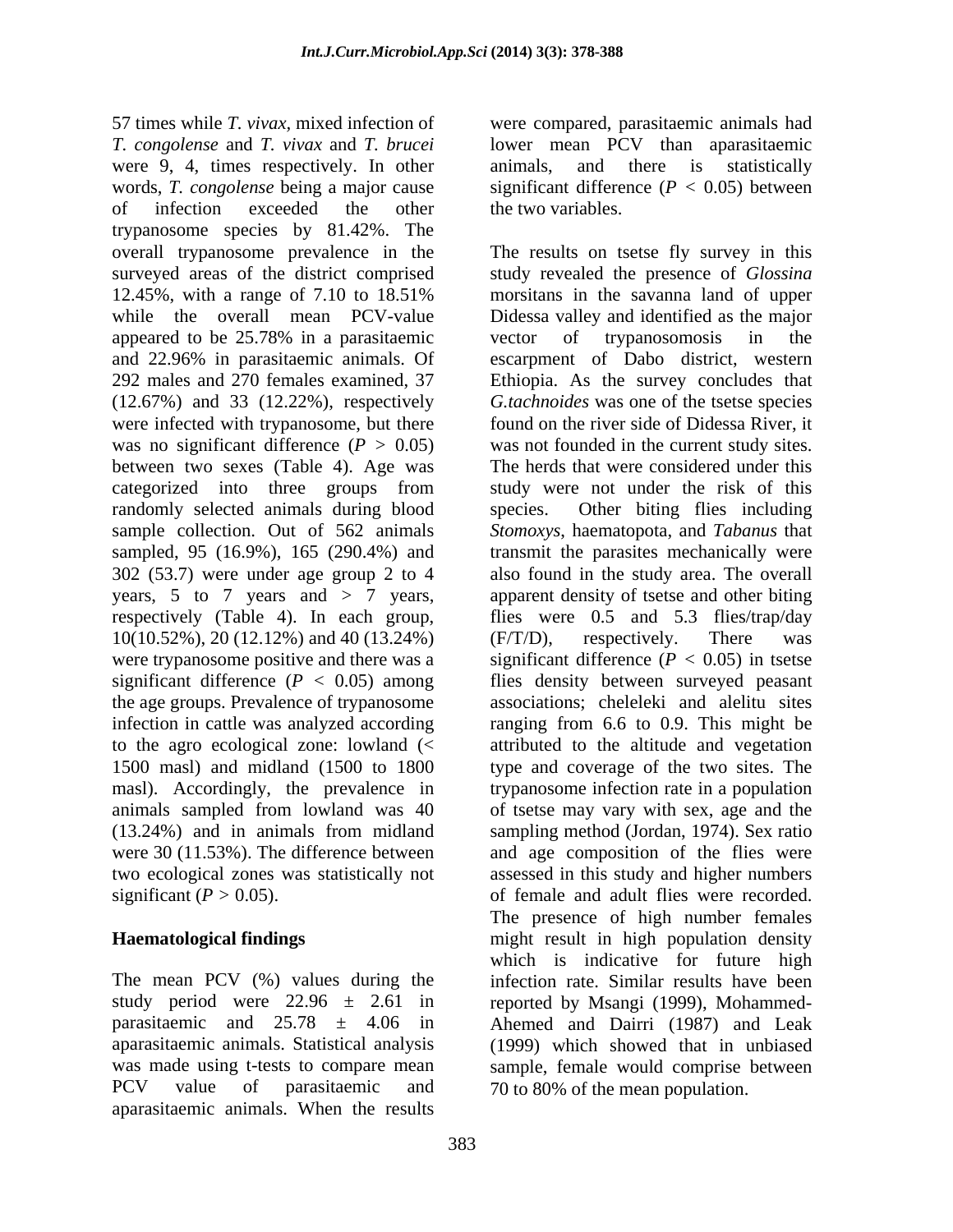| <b>Site</b> | Trap                 | Days            | <b>G.species found</b> |                     |      | <b>Other biting flies</b>   |     |                                                                                   |                     |
|-------------|----------------------|-----------------|------------------------|---------------------|------|-----------------------------|-----|-----------------------------------------------------------------------------------|---------------------|
|             |                      |                 | G.morsitans            | $\mid FTD \mid Sto$ |      | <b>Tab</b>                  |     |                                                                                   | $Hea$ Total $F/T/D$ |
| Chelelk     | 15                   | $\vert$ $\vert$ | 198                    | 6.6                 | 778  | $\sim$ $\sim$<br>158        |     | 838 1674 55.8                                                                     |                     |
| kone        | ∠∪                   | $\sim$          | 66                     | 1.7                 | 361  | 130                         | 507 | $1006$ 25.15                                                                      |                     |
| kerka       | $\sim$<br>$\angle U$ | $\sim$          | 45                     |                     | 305  | $\overline{\phantom{0}}$    | 362 | 722                                                                               | 18.05               |
| mexi        |                      | └               | 48                     | $\perp$ . $\perp$   | 360  |                             | 410 | 800                                                                               | 20                  |
| Alelitu     |                      | $\sim$          | <sup>13</sup>          | 0.9                 | 36   | $\overline{\phantom{0}}$ 55 | 61  | 130                                                                               | 9.29                |
| Total       |                      |                 | 370                    | 0.5                 | 1840 | 314                         |     | $\begin{array}{ c c c c c c c c } \hline 2178 & 4332 & 5.3 \\ \hline \end{array}$ |                     |

### **Table.1** Summary of the results of entomological survey

*F/T/D= flies/trap/days, Sto= stomyxs, Tab = tabanus, Hea= haematopota.*

**Table.2** The number of flies dissected and infection rate of *Glossina morsitans* based on sex and age.

| <b>Sex</b>    | No.<br>dissected | Age            | $\Box$ No. of flies infected by trypanosome<br>species $(\% )$ |                   |                           | <b>Overall infection</b><br>rate $(\% )$ |
|---------------|------------------|----------------|----------------------------------------------------------------|-------------------|---------------------------|------------------------------------------|
|               |                  |                | T. congolense                                                  | vivax             | $\mathbf{r}$<br>T. brucei |                                          |
| <b>Male</b>   | 32               | $\overline{1}$ | 1(3.12)                                                        | 1(3.12)           |                           | 2(6.25)                                  |
| <b>Female</b> | 168              | 31             | 3(1.78)                                                        | 10(5.95)          |                           | 13(7.73)                                 |
| <b>Total</b>  | 200              |                | $-4(\angle$                                                    | 11(55)<br>11(3.5) |                           | 15(7.5)                                  |

**Table.3** Prevalence of trypanosome infections and species of trypanosomes identified in cattle in the study area

|          | <b>NT</b>    |                        | <b>Trypanosome species (%)</b> | <b>Overall infection</b> |              |       |
|----------|--------------|------------------------|--------------------------------|--------------------------|--------------|-------|
| Site     | $\mathbf{N}$ | $+ve$                  | T. congolense                  | $\mathbf{r}$<br>T. vivax | <b>Mixed</b> | (%)   |
| Chelelk  | 100          | 10                     |                                |                          |              | 10    |
| kone     | 108          | $\Omega$<br>$\angle U$ | 15                             |                          |              | 18.51 |
| kerka    | 92           | 10                     |                                |                          |              | 10.86 |
| mexi     | 95           | 12                     | 10                             |                          |              | 12.63 |
| Alelitu  | 110          | 14                     | 14                             |                          |              | 12.72 |
| Bakagaba | 57           |                        |                                |                          |              | 7.01  |
| Total    | 562          | $\overline{u}$<br>7 V  | 57<br>$\cup$ 1                 |                          |              | 12.45 |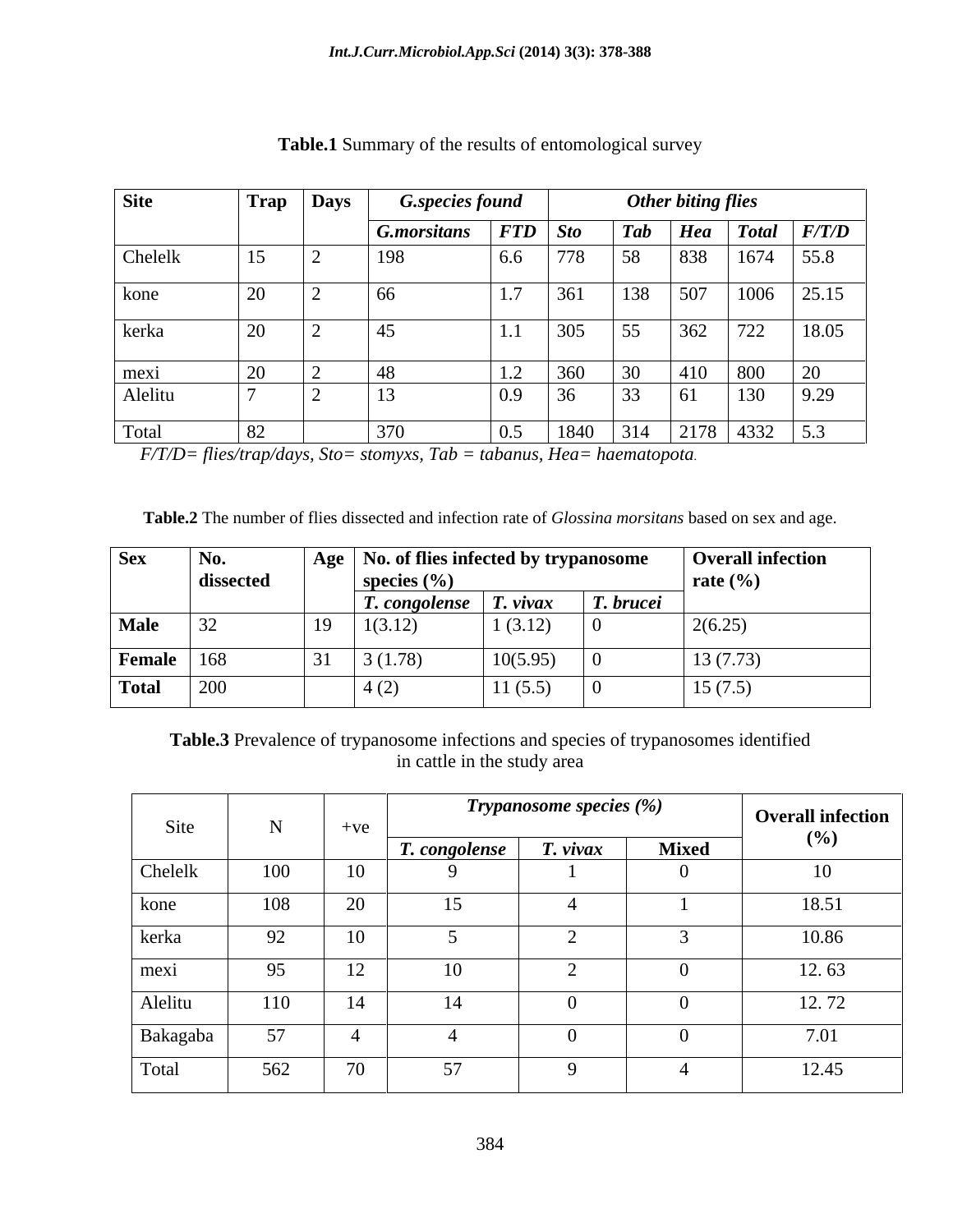| Risk                                      |                                 |          | <b>Trypanosome species (%)</b>                       |  |              | Prevalence |                          |                             | $P_{\bullet}$ |
|-------------------------------------------|---------------------------------|----------|------------------------------------------------------|--|--------------|------------|--------------------------|-----------------------------|---------------|
| factor                                    | <b>AT</b>                       | $+ve$    |                                                      |  |              | (%)        |                          | <b>d.f</b>   $\chi$ 2-value | value         |
|                                           |                                 |          | <i>T. congolense</i> $\vert$ <i>T. vivax</i> $\vert$ |  | <b>Mixed</b> |            |                          |                             |               |
| <b>Sex</b>                                |                                 |          |                                                      |  |              |            |                          |                             |               |
| Male                                      | 292                             | $\Omega$ |                                                      |  |              | 12.67      |                          | 1.299                       | 0.254         |
| Female                                    | 270                             | 33       | $\vert$ 27                                           |  |              | 12.22      |                          |                             |               |
| Age                                       |                                 |          |                                                      |  |              |            |                          |                             |               |
| 2-4 years                                 |                                 |          |                                                      |  |              | 10.52      |                          | 117.348 0.000               |               |
|                                           | 165                             | 20       | 16                                                   |  |              | 12.12      |                          |                             |               |
| $\frac{5-7 \text{ years}}{5}$<br>>7 years | 200<br>$\overline{\mathcal{L}}$ | 40       | 31                                                   |  |              | 13.24      |                          |                             |               |
|                                           |                                 |          |                                                      |  |              |            |                          |                             |               |
| Mid-land                                  | 260                             | 30       | 25                                                   |  |              | 11.53      |                          | 2.995                       | 0.083         |
| Low-land                                  | $\Omega$                        | 40       | $\Omega$                                             |  |              | 13.24      |                          |                             |               |
| Total                                     | 562                             | 70       | 57                                                   |  |              | 12.45      | $\overline{\phantom{0}}$ |                             | $\sim$        |

**Table.4** Prevalence of trypanosome infection in relation to sex, age and altitude categories

important of the salivarian trypanosomes because of its pathogenicity to cattle and percentage of about 81.42% (57/70). observed in female tsetse with an infection infested areas of Ethiopia are T. rate of 7.73% amongst the female flies *congolense* and *T. vivax.* Rowlands *et al.* infected with trypanosomes between male  $\qquad \qquad$  of 58.5% for *T. congolense*, 31.2% for *T.* and female flies  $(\gamma 2 = 2.01; P = 0.00)$ . The *vivax* and 3.5% for *T*. brucei in southwest flies can be explained by the low average age of traped male flies (20 days or less). but it was well compromised with harvesting crops to tsetse high challenged

A total of 200 *G.morsitans* were dissected, trypanosome infection rate of *G.morsitans* and an overall of 7.5% of *G. morsitans* in (7.5%). The relatively higher fly infection study site was harbors *T. vivax, and T.*  rate and trypanosome prevalence as *congolense. T. vivax* is the most prevalent compared to low tsetse challenge can be species identified in the tsetse fly. explained by the higher fly- animal According to Adams *et al*. (2010), *T. vivax*  contact. *T. congolense* in cattle was the is considered to be one of the most most prevalent trypanosome species in the its relatively high infection rates in tsetse. Similar studies indicated that the most More trypanosome infections were prevalent trypanosome species in tsetserate of 7.73% amongst the female flies congolense and *T. vivax.* Rowlands *et al.* While 6.25% infection rate was found in (1993) reported a prevalence of 37% for *T*. male flies. There was significant *congolense* in southwest Ethiopia. Abebe difference in the proportion of tsetse and Jobre (1996) reported an infection rate reason for a higher infection rate in Ethiopia. In this research work, age was females might be due to their better life found to be a risk factor; higher infection expectancy as suggested by Jordan (1974). rates were observed in adult animals in The lower infection rate found in male both altitude levels. This is logically The overall trypanosome prevalence by maternal antibodies (Fimmen et al., (13.24%) found in the present study is 1982) but adult animals travel and cross relatively high when compared with the different vegetation types for grazing, apparent density of *G.morsitans* (0.5%) watering, as well as for draught and study area that accounts for the overall percentage of about 81.42% (57/70). infested areas of Ethiopia are of 58.5% for *T. congolense,* 31.2% for *T. vivax* and 3.5% for *T. brucei* in southwest associated to the fact that young animals are also naturally protected to some extent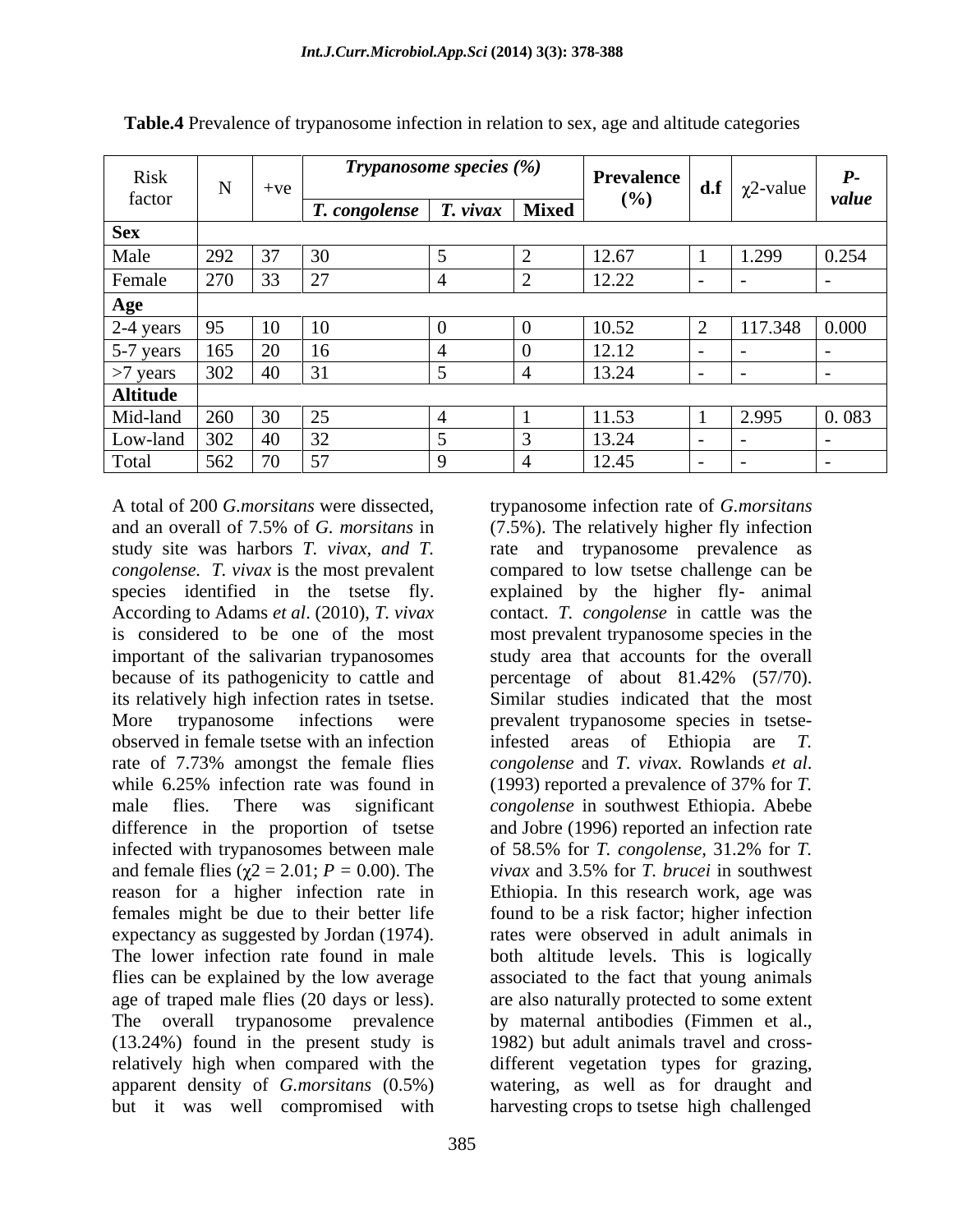areas. *T. congolense* infection is a chronic given to overcome the problem in the disease that increase infection rates with study area. age. *T. congolense* infection is usually higher in adult animals than younger ones **References** (McDermott and Coelman, 1999).

In the present study, a relatively lower mean PCV values were observed in Ethiopia. Rev. Med. Vet. 147:897-902. parasitaemic animals, but the difference is statically significant among aparasitaemic and parasitemic animals. The result of this MMG, Gibson W 2010. New study was in accordance with Rowlands et al. (2001) who observed in an increase in PCV value, the proportions of positivity decreases and hence mean PCV was a Afewerk Y 1998. Field investigations on good indicator for the health status of animals in an endemic area. The lower mean PCV value in parasitaemic animals than the aparasitaemic animals is reported by several authors (Leak, 1987; Afewerk, 1998; Muturi, 1999; Tewelde, 2001). The development of anaemia is one of the most typical signs of trypanosomosis cased by *T. congolense* in the susceptible cattle breeds (Murray and Dexter, 1988). The level of anaemia or the PCV usually gives a reliable indication of the disease status and productive performance of an infected animal (Trail et al., 1991). Challier A 1965. Method for the

This study presents findings on the trypanosome infection rate of *G. morsitans*  and prevalence of cattle trypanosomes in upper Didessa valley western Ethiopia. The study indicated that *G. morsitans* was glossines description et essairs sur le the only *savanna* species with the apparent density of 0.5%. The trypanosome Parasitol 11, 251–262. infection in vector and host animals were <br>
Connor RI 1994 Africa animal highly prevalent than tsetse population density in the study area. This result could<br>
Thomson GR. Tustin Rc Eds. be due to fly-cattle contact relationship which increases the prevalence of trypanosome in both vector and host animals. Therefore, vector controlling and pp. 203. treating infected cattle with prophylactic FAO 1979. Training manual for tsetse

study area.

# **References**

- Abebe G, Jobre Y 1996. Trypanosomosis: A threat to cattle production in
- Adams ER, Hamilton PB, Rodrigues AC, Malele II, Delespaux V, Teixera MMG, Gibson W 2010. New Trypanosoma Duttonella vivax genotypes from tsetse flies in East Africa. Parasitol. 137:641–650.
- the appearance of Drug Resistant Populations of Trypanosomes Metekel District, North-West Ethiopia, MSc thesis, Addis Ababa University and Freie University of Berlin.
- Brightwell R, Dransfield RD, Stevenson P, Williams B 1997. Changes over twelve years in population of *Glossina pallidipes* and *G.longpennis Diptera : Glossina* subject to varying trapping presure at. Nkurman, South-West Keniya. Bull. Entomol. Res.87:349- 370.
- Challier A 1965. Method for the determination of physiological age of *Glossina*. Insect Physiol. Biol. 6:241- 248.
- Challier A, Laveissiere C 1973. Un nouvean piège pour la capture des terrain. Cah. Or stomser. Ent. Med. Parasitol. 11, 251–262.
- Connor RJ 1994. Africa animal trypanosomosis. In: Coetzer JAW, Thomson GR, Tustin Rc Eds. Infectious disease of livestock with special reference to southern Africa, Oxford University press, Cape Town, pp. 203.
- or chemotherapeutic measures should be control personnel, Food and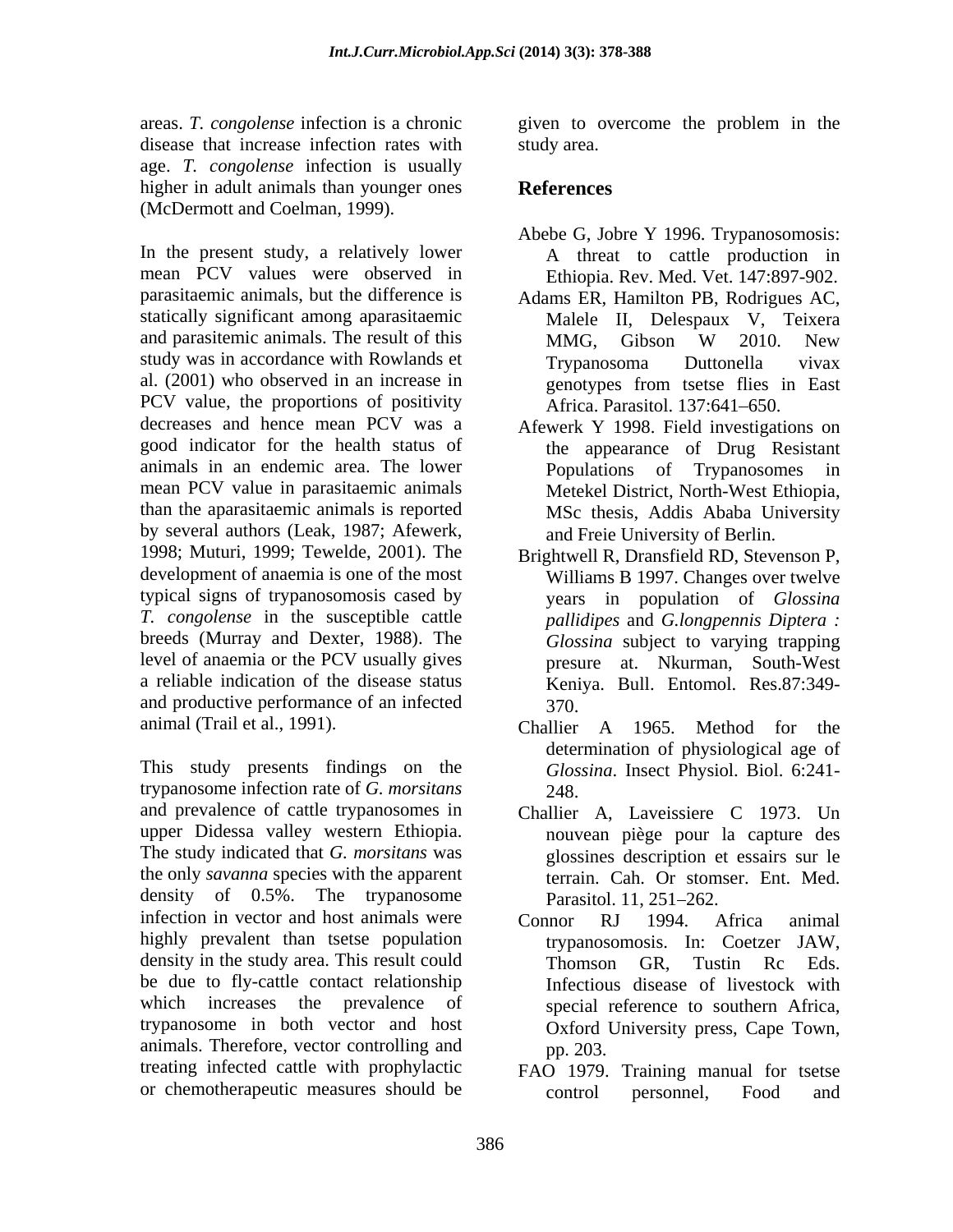Agriculture Organization of the United Nations, Rome, Italy. 14:265.

- FAO 2000. Food and agriculture McDermott JJ, Coleman PG 1999.
- Fimmen HO, Mehlitz D, Horchner F, Korb
- Ford J, Makin MJ, Grimble RJ 1976. Mohammed-Ahmed MM, Ahmed AI,
- 
- Jackson CHN 1946. An artificially
- Langridge WP 1976. A Tsetse and Trypanosomosis survey of Ethiopia.
- Leak SGA 1988. Determination of tsetse
- Leak SGA, Woume KA, Colardelle C, Thesis, Faculties of Veterinary
- Lloyd L, Johnson WB 1924. The

Northern Nigeria. Bull. Entomol. Res. 14:265.

- Organization of the United Nations: Training manual for tsetse control trypanosomosis epidemiology- the personnel Vol.1.Rome, Italy. essential contributions of theory, McDermott JJ, Coleman PG 1999. Modeling; Research into trypanosomosis epidemiology- the essential contributions model, diagnostics and field studies.
- E 1982. Colstral antibodies and Mohammed-Ahemed MM, Dairri MF *Trypanosoma congolense* infection in 1987.Trypanosome infection rate of *G.*  calves. Trypanotolerance research and *pallidipes* during wet and dry season in application. GTZ, No.116, Germany. Somalia. Trop. Anim. Health Prod. pp173-187. 19:11-20. 19:11-20.
- Trypanosomosis Control Program for Ishag A 1989. Trypanosome infection Ethiopia. Ministry of Overseas rate of Glosina Moristans submoristans Development of Great Britain. Pp.1- in Bahr El Arab, South Darfur 30 not sited Province, Sudan. Trop. Anim. Health ILRAD 1988. AnimalReport of Prod. 11:239 – 244. Prod.  $11:239 - 244$ .
	- International laboratory for Research Msangi S 1999. Distribution, density and on Animal Diseases Nairobi, Kenya. infection rates of tsetse in selected isolated generation of tsetse flies Ethiopia. MSc Thesis, Faculties of Diptera. Bull Ent.Res.37**:**291-299. Veterinary Medicine, Addis Ababa Jordan AM 1974. Bulletin of sites of Southern Rift valley of University Ethiopia.
	- Entomological Research*.* 63:361-399. Murray M, Dexter TM 1988. Anemia in bovine African trypanosomosis. Acta Tropica, 45:389-432.
	- UK Ministry of Overseas Murray M, Trail JCM, Turner DA, Development, London : 1 - 118 Wissocq Y 1983. Livestock challenge and its relationship with Network Train. Manual. ILCA. 4-10. trypanosomosis prevalence. In: Wissocq Y 1983. Livestock productivity and Trypanotolerance. not sited
	- Livestock production in tsetse infested Muturi KS 1999. Epidemiology of bovine areas of Africa, Nairobi, Kenya. trypanosomosis in selected sites of the ATLN:43-52. Southern Rift valley of Ethiopia. MSc Duffera W, Feron A, Mulingo M, Medicine, Addis Ababa University Tikubet G, Toure M, Yangari G 1987. Thesis, Faculties of Veterinary Ethiopia.
	- Determination of tsetse challenge and Rowlands GJ, Mulatu W, Authie E, Leak its relationship with trypanosomosis SGA, Peregrine AS 1993. prevalence. In: Livestock production in Epidemiology of bovine tsetse infested areas of Africa, Nairobi, trypanosomosis in the Ghibe valley, Kenya. ATLN :43-52. Southwest Ethiopia. Acta Trop. SGA, Peregrine AS 1993. Epidemiology of bovine southwest Ethiopia. Acta Trop. 53:135-150.
	- trypanosome infection of tsetse flies in Rogers DJ, Hay SI, Packer MJ 1996. Predicting the distribution of tsetse